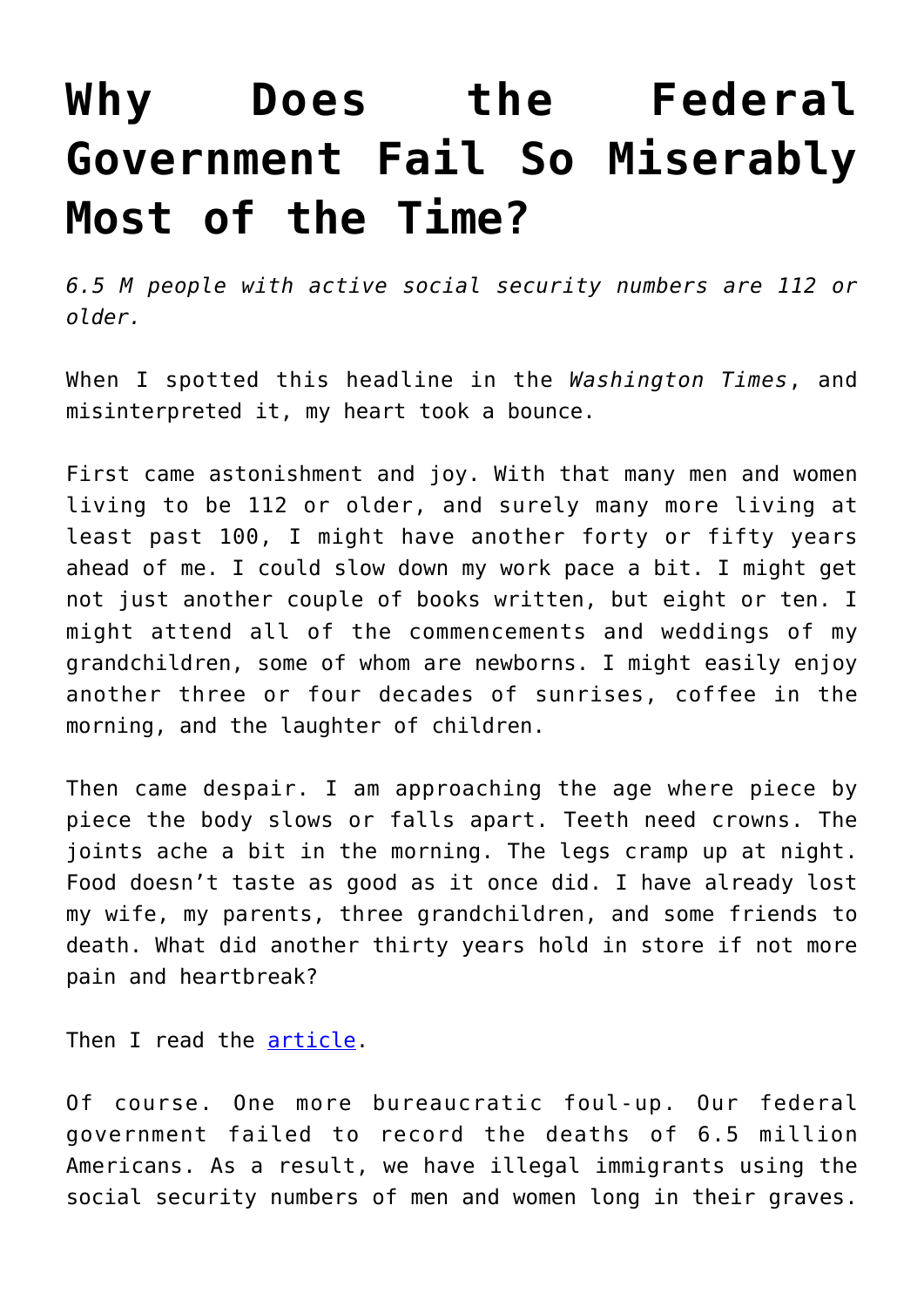Criminals work the numbers to open fraudulent banking accounts and commit other illicit acts.

How is it that in our computerized age the federal government could fail to record so many deaths? How is it, in fact, that the federal government fails in so many enterprises?

For years now, the feds have interfered in American education, most recently by implementing Common Core. The federal government may have the best interests of students at heart, but the results are dismaying. This past fall, for example, the ACT reported the lowest college entrance examination score in twenty years. More and more, professors tell us that incoming students are unprepared for college—and this in an age when the university curriculum is weaker than ever.

Then there's health care. Here I must confess my ignorance: I have no real idea how the Affordable Care Act works. I do know that during the two years I was still paying health coverage via Blue Cross/Blue Shield—I am now on Medicare—my rates shot up like Roman candles. So how about you, good readers? How are your insurance rates? How is the quality of your coverage now compared to ten years ago?

Our military remains the strongest in the world. This is good. But Google "military waste spending," and you'll find liberals and conservatives attacking the Pentagon for blowing billions of dollars on a tangle of bureaucrats and bogus projects.

Foreign aid? Google "US foreign aid by country" and prepare to be shocked. As you look at these different countries, look at the "administrative costs." If these were private charities running up such costs, their donations would drop like a stone.

America is trillions of dollars in debt. Meanwhile, in the last year of the Obama administration, Health & Human Services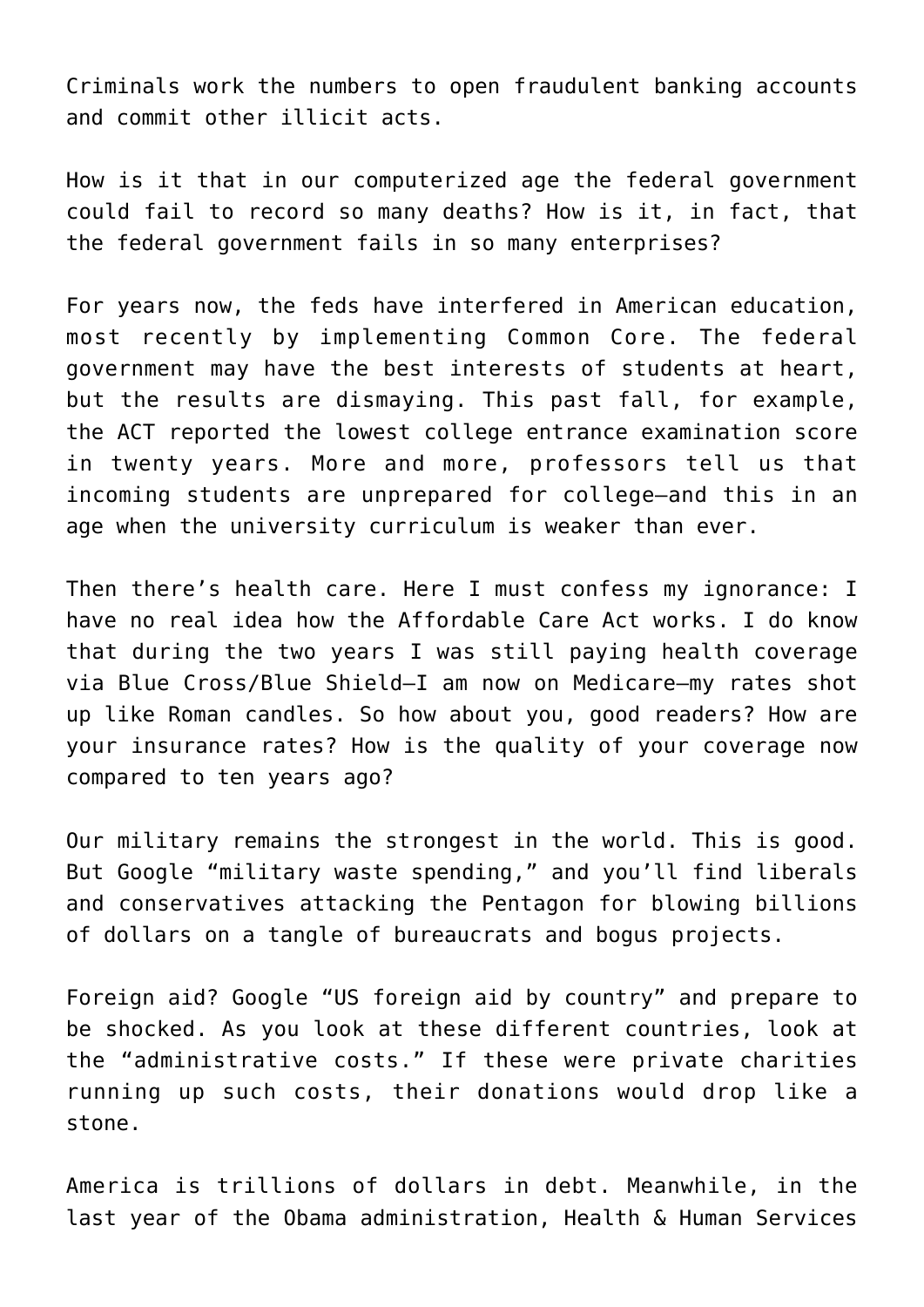doled out more than \$421 billion in grants, including 1.5 million to the California Prostitutes Education Project for sex-ed for prostitutes, \$183,750 to the University of Alabama for the development of a virtual reality program teaching children in China how to cross a street, and \$200,000 to Hydroglyde Coatings in Massachusetts to develop a better lubricant for condoms.

As I write these words, the federal government was recently "shut-down." "Non-essential workers" were furloughed. One of those furloughed is an acquaintance of mine who works for the Environmental Protection Agency. He despises his job, is looking for employment elsewhere, and reports that most people in his building do little real work.

This shutdown, like its predecessors, reveals the fat in our government. Somehow, despite the absence of these workers, and with a few exceptions, our country continued to function.

So why does the federal government fail so miserably so much of the time?

Size and waste.

Solution?

Reduce the size of the federal government. Over a certain period of time—ten years, perhaps–return more of its duties to state and local governments. Stop duplicating agencies that already exist at the state level. Reduce regulations—Donald Trump has set a record for cutting regulations, but more yet needs to be done—and give common sense a voice.

In addition, our federal government should become as acutely aware of costs and waste as is private industry. Any company or for that matter, any family that operates as does our government would soon find itself in bankruptcy court.